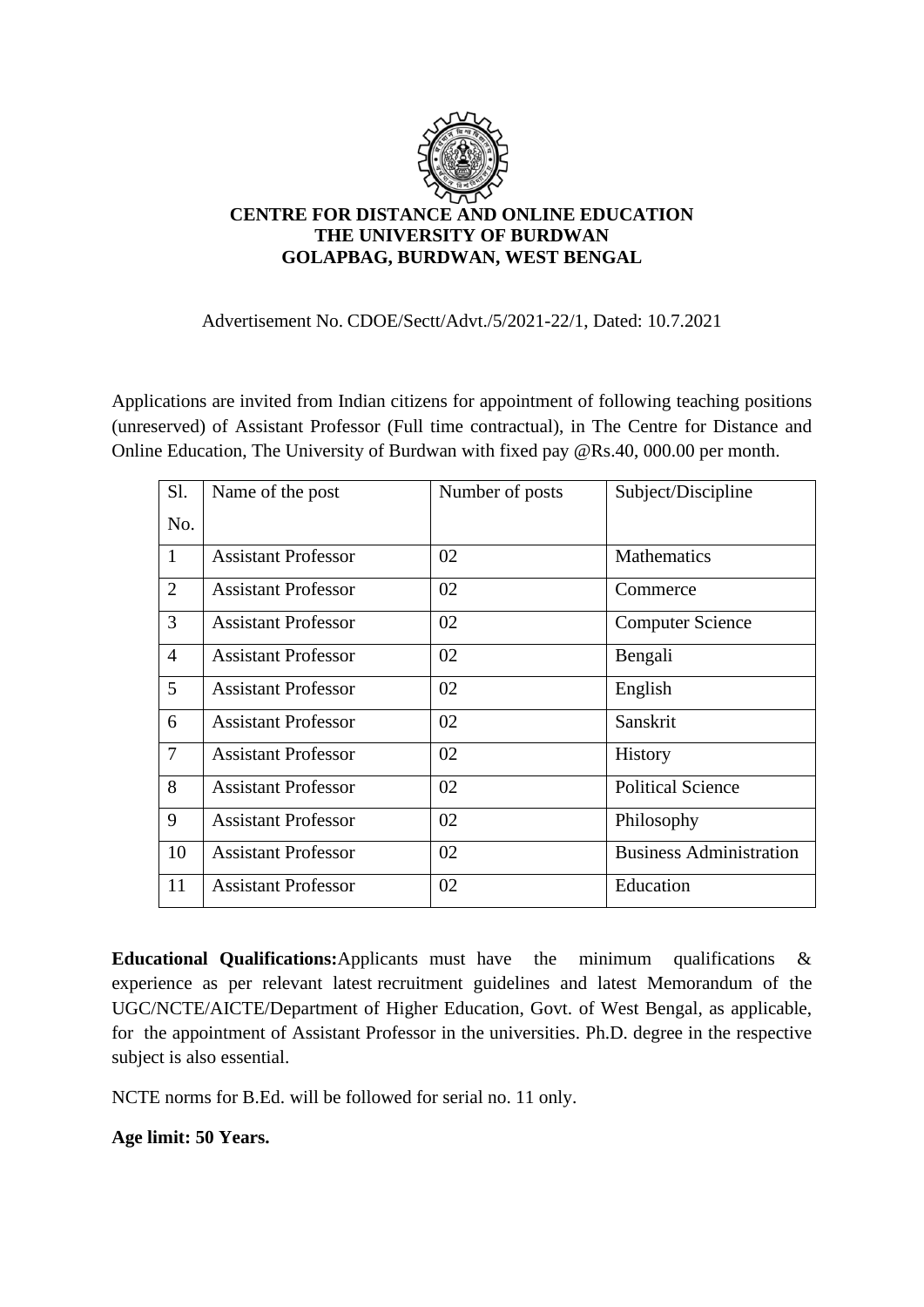**Fixed Pay:** Rs.40, 000.00 (Rupees forty thousand only) per month. **No other allowance is admissible.** 

**Nature of contract:** Rues of The University of Burdwan will be applied in connection to the renewal of the contract. However, the authority reserves the right to terminate the contract by one-month notice, if services are found unsatisfactory.

**How to apply:** Interested candidates are required to apply in the prescribed format as given. Requisite application fee (Rs.1500.00 for general category and Rs.1000.00 for reserved category) can be submitted by a Crossed Demand Draft drawn in favour of the **Directorate of Distance Education, The University of Burdwan, Burdwan.** Application (in Duplicate – one original and one set of photocopy) along with requisite fee and photocopies of all credentials (one set for each application form) must reach to the office of the Director, Centre for Distance and Online Education, The University of Burdwan, Golapbag, Burdwan 713104, West Bengal within 27.07.2021 (5.00 PM) by Post only. Candidates already in service must apply through proper channel. Separate applications are required, if a candidate applies for more than one post.

No TA/DA is admissible for attending the interview. It should be noted that possession of minimum eligibility shall not confer any right to be called for interview. Incomplete applications/ non submission of draft for the price of form will be rejected. Selection shall not be confined to those who will apply formally.

> Sd/- **Director** Centre for Distance and Online Education The University of Burdwan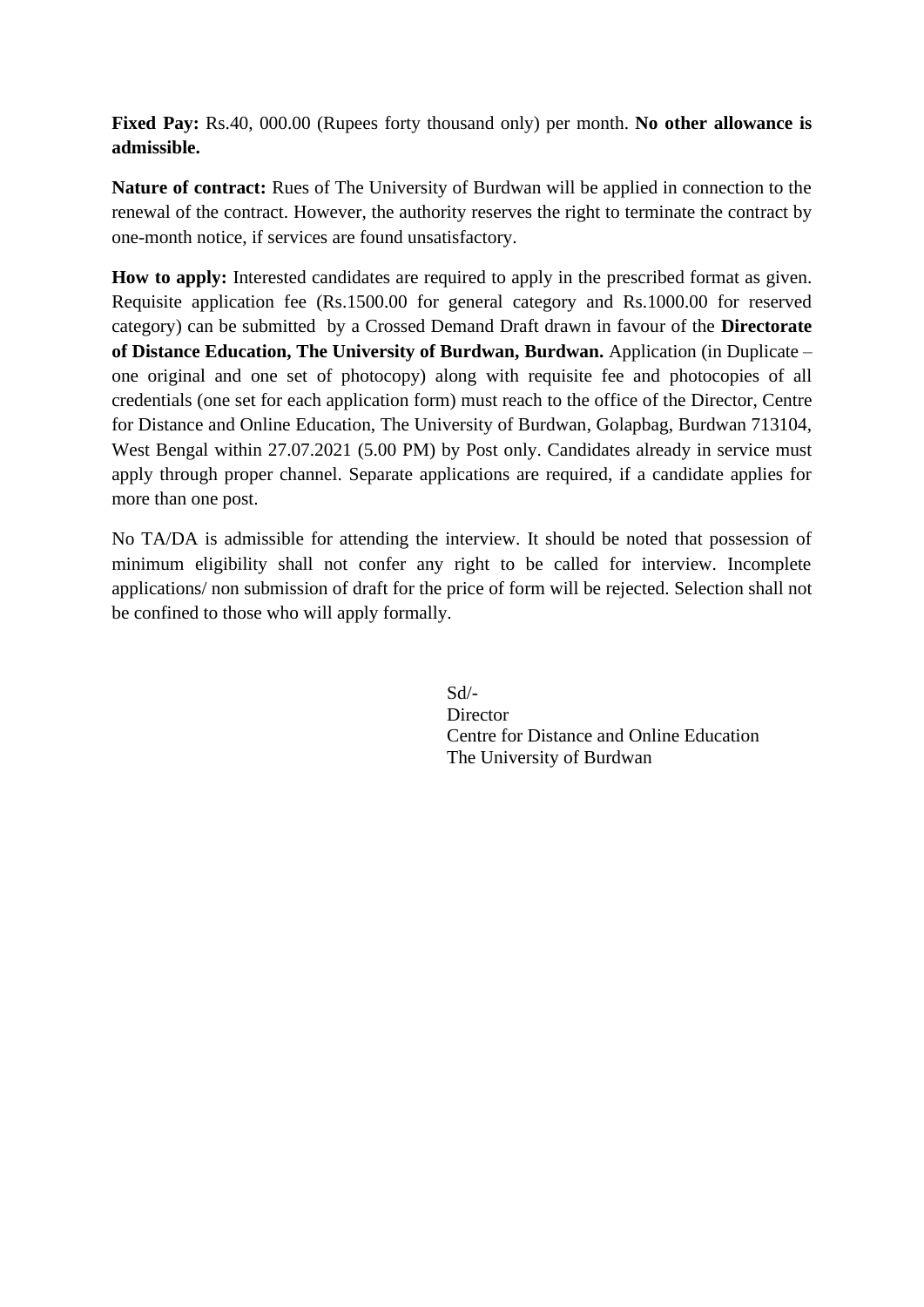# **CENTRE FOR DISTANCE AND ONLINE EDUCATION THE UNIVERSITY OF BURDWAN**



## **APPLICATION FORM (for the Post of Teachers)**

Advt. No………… …………………dt……..………

**To The Director Centre for Distance and Online Education The University of Burdwan Rajbati, Burdwan 713 104**

| Sir, | as referred to above. The requisite particulars are given below.                                        |
|------|---------------------------------------------------------------------------------------------------------|
|      |                                                                                                         |
|      |                                                                                                         |
|      |                                                                                                         |
|      |                                                                                                         |
|      |                                                                                                         |
|      |                                                                                                         |
|      |                                                                                                         |
|      |                                                                                                         |
|      |                                                                                                         |
|      |                                                                                                         |
|      | 6. Category to which he/she belongs*<br>(*evidence to be produced) (Please tick): GEN SC ST OBC-A OBC-B |
|      | (If yes, please submit copy of proof thereof)                                                           |
|      |                                                                                                         |
|      |                                                                                                         |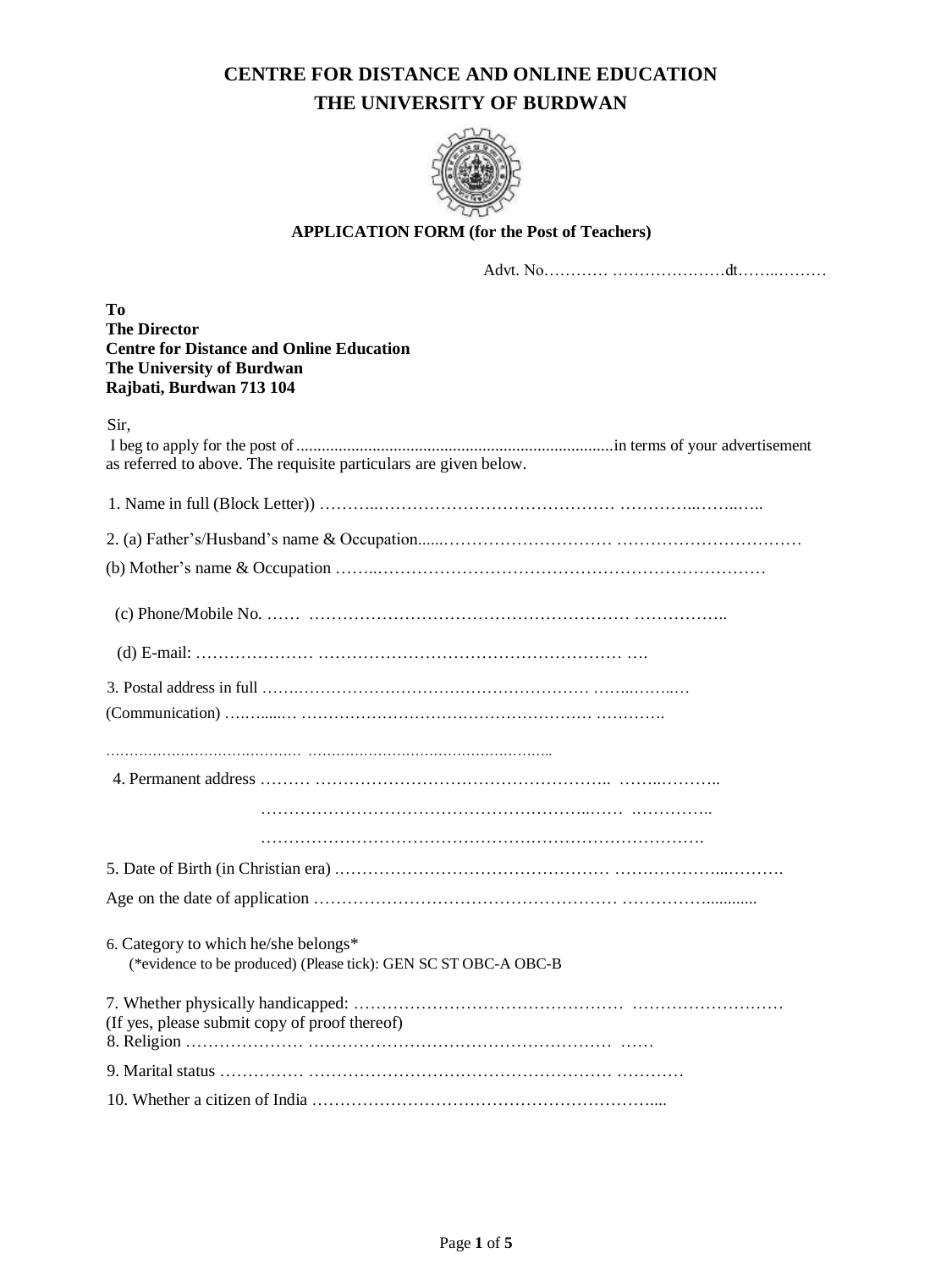## 11. Whether the candidate has been outside India, If so, the following particulars should be given:

| <b>Country Visited</b> | Date of Visit | <b>Duration of Visit</b> | <b>Purpose of Visit</b> |
|------------------------|---------------|--------------------------|-------------------------|
|                        |               |                          |                         |
|                        |               |                          |                         |
|                        |               |                          |                         |

12. What languages (including Indian language) can you read, write or speak?

| <b>Read only</b> | <b>Speak only</b> | <b>Read and Speak Read</b> | <b>Speak and Write</b> |
|------------------|-------------------|----------------------------|------------------------|
|                  |                   |                            |                        |

### 13. Bank Details :

(a) Name of the Account Holder:

(b) Name of the Bank :

- (c) Account Number :
- (d) IFSC code:

14. Particulars concerning academic career commencing with matriculation or equivalent examination to be stated chronologically. Failure at any examination or in any term must be specifically mentioned:

| Particulars                                                                                       | Madhyamik/Equivalent | H.S./Equivalent | Bachelor's Degree | Master's Degree |
|---------------------------------------------------------------------------------------------------|----------------------|-----------------|-------------------|-----------------|
| Qualifications (Exams)                                                                            |                      |                 |                   |                 |
| Division/Grade or Class                                                                           |                      |                 |                   |                 |
| Year of passing                                                                                   |                      |                 |                   |                 |
| % of Marks / CGPA                                                                                 |                      |                 |                   |                 |
| <b>Main Subjects</b>                                                                              |                      |                 |                   |                 |
| <b>Board/University</b>                                                                           |                      |                 |                   |                 |
| Any other information e.g.<br>particulars of any prizes,<br>medals, obtained at the<br>University |                      |                 |                   |                 |

15. (a) Whether NET/SLET/GATE Qualified: ……………………………………………….

If so, give details ……………………………………………………….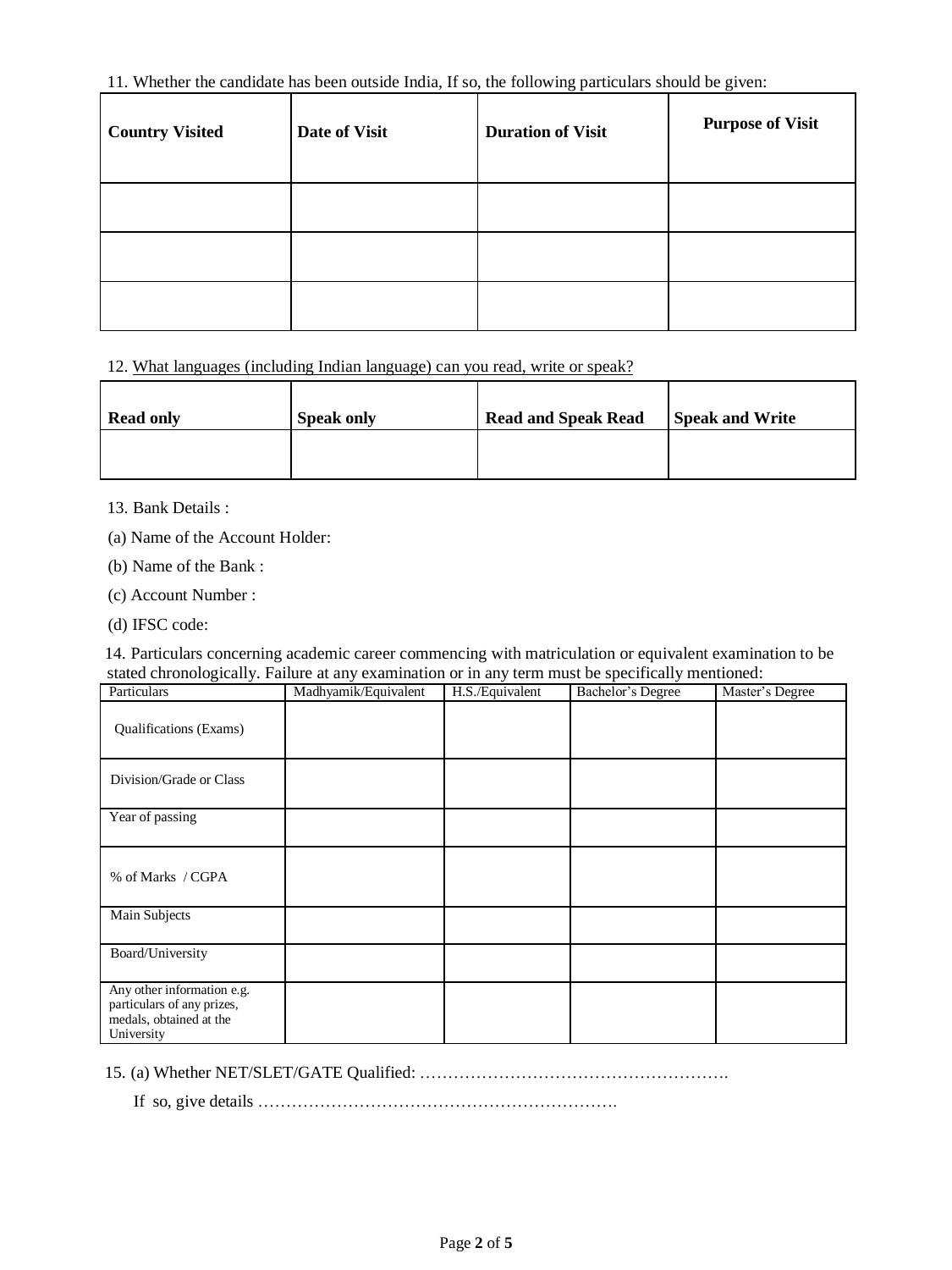|          | (b) Details of API score according to latest UGC norm (Be enclosed in separate |  |  |
|----------|--------------------------------------------------------------------------------|--|--|
| sheets): |                                                                                |  |  |

16. (a) Details of any advanced Post-graduate work or published papers, Copies of papers should be furnished, if possible:

| No. of Papers:                                                                                                                             |
|--------------------------------------------------------------------------------------------------------------------------------------------|
|                                                                                                                                            |
|                                                                                                                                            |
| (b) Whether acquired/awarded Ph D.: $Yes/No$                                                                                               |
|                                                                                                                                            |
|                                                                                                                                            |
|                                                                                                                                            |
|                                                                                                                                            |
| (iii) Whether the Ph.D. awarded as per UGC Regulations 2009: Yes/No  If yes, attach<br>Certificate of the concerned University/Institution |
| (iv) Date of award :<br>(c) Whether acquired/awarded D.Sc./D.Lit./LLD. Degree.: Yes/NoIf yes, give the title of the                        |
|                                                                                                                                            |

……….………………………………………………………………………………………

17. Details of employment since leaving School or College to be stated chronologically, gaps, if any, should be accounted for:

| Name of<br>Office/Firm or<br>institution<br>where employed | Date of joining | Date of leaving | <b>Reasons for</b><br>leaving the<br>previous<br>service | <b>Designation of</b><br>post held and<br>whether<br>permanent or<br>temporary | Give details of<br>pay drawn,<br>scale of pay,<br>allowances, etc. |
|------------------------------------------------------------|-----------------|-----------------|----------------------------------------------------------|--------------------------------------------------------------------------------|--------------------------------------------------------------------|
|                                                            |                 |                 |                                                          |                                                                                |                                                                    |
|                                                            |                 |                 |                                                          |                                                                                |                                                                    |
|                                                            |                 |                 |                                                          |                                                                                |                                                                    |
|                                                            |                 |                 |                                                          |                                                                                |                                                                    |
|                                                            |                 |                 |                                                          |                                                                                |                                                                    |
|                                                            |                 |                 |                                                          |                                                                                |                                                                    |
|                                                            |                 |                 |                                                          |                                                                                |                                                                    |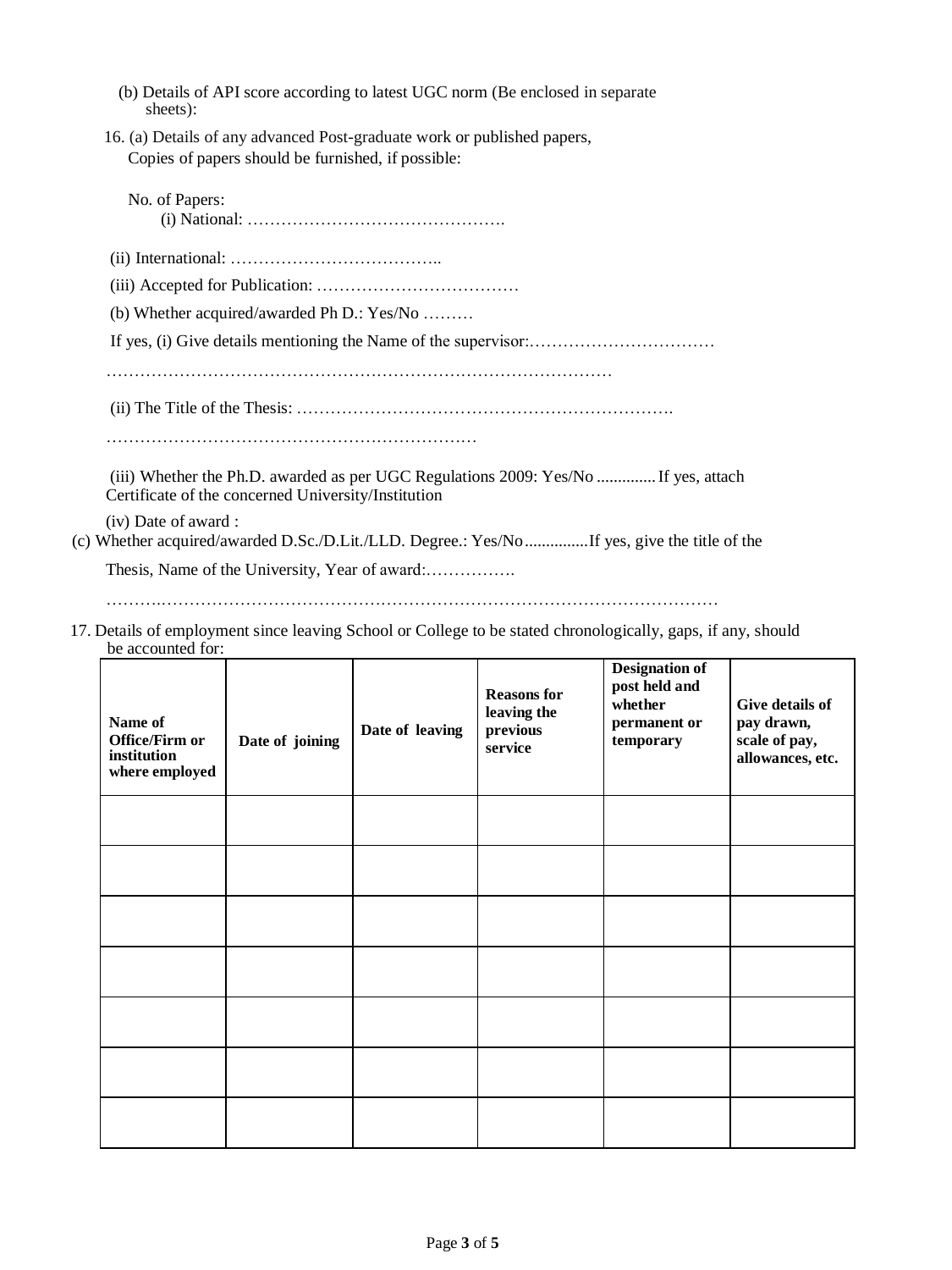| 18. If appointed, what notice would be required                                                                                                                               |
|-------------------------------------------------------------------------------------------------------------------------------------------------------------------------------|
|                                                                                                                                                                               |
|                                                                                                                                                                               |
|                                                                                                                                                                               |
| 20. Particulars of activities, if any, in the University Officers' Training Corps/Indian Territorial<br>Force/National Cadet Corps/Games/Sports/Type/Shorthand/Computer, etc. |
|                                                                                                                                                                               |
| 23 Name of two referees to whom the candidate is known:                                                                                                                       |
|                                                                                                                                                                               |
|                                                                                                                                                                               |
|                                                                                                                                                                               |
|                                                                                                                                                                               |
| 25. Documents and attested copies of Certificates/Diploma/Degree, etc.                                                                                                        |
|                                                                                                                                                                               |
|                                                                                                                                                                               |
|                                                                                                                                                                               |
|                                                                                                                                                                               |
|                                                                                                                                                                               |
|                                                                                                                                                                               |

### **DECLARATION**

I hereby declare that all statements made in this application are true, complete and correct to the best of my knowledge and belief. If any information is found to be incorrect at any stage, my application shall be liable to be rejected.

………………………….

*Date* …………………… *Signature in full*